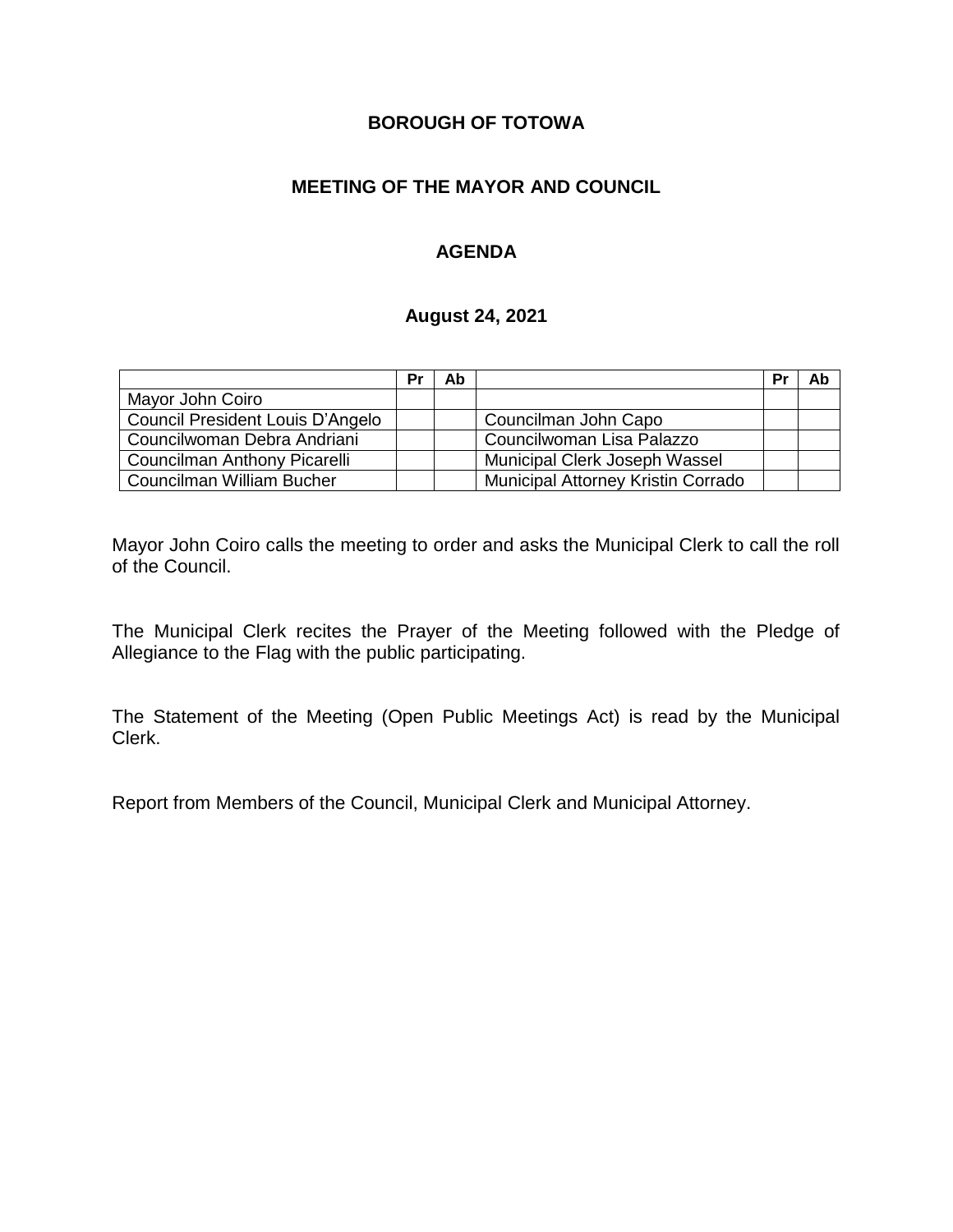Minutes of the Mayor and Council for the meeting of August 10, 2021.

## **COMMITTEE ON FINANCE: PICARELLI, D'ANGELO, CAPO.**

Resolution No. 2021-18 for the payment of bills.

Resolution Certifying That The Governing Body Has Complied With N.J.A.C. 5:30-6.5 Pertaining To The Annual Audit.

Resolution Authorizing The Borough Of Totowa To Enter Into A Cooperative Pricing Agreement.

Resolution Authorizing The Purchase And Delivery Of Multifunction Copying Machines For Various Municipal Departments.

Resolution Authorizing Refund Of Uniform Construction Code Permit No. 20-00296 Fees To Jean B. Russell Family Trust.

Resolution Authorizing Refund Of Uniform Construction Code Permit No. 21-00181 Fees To Jose A. And Stephanie Morel.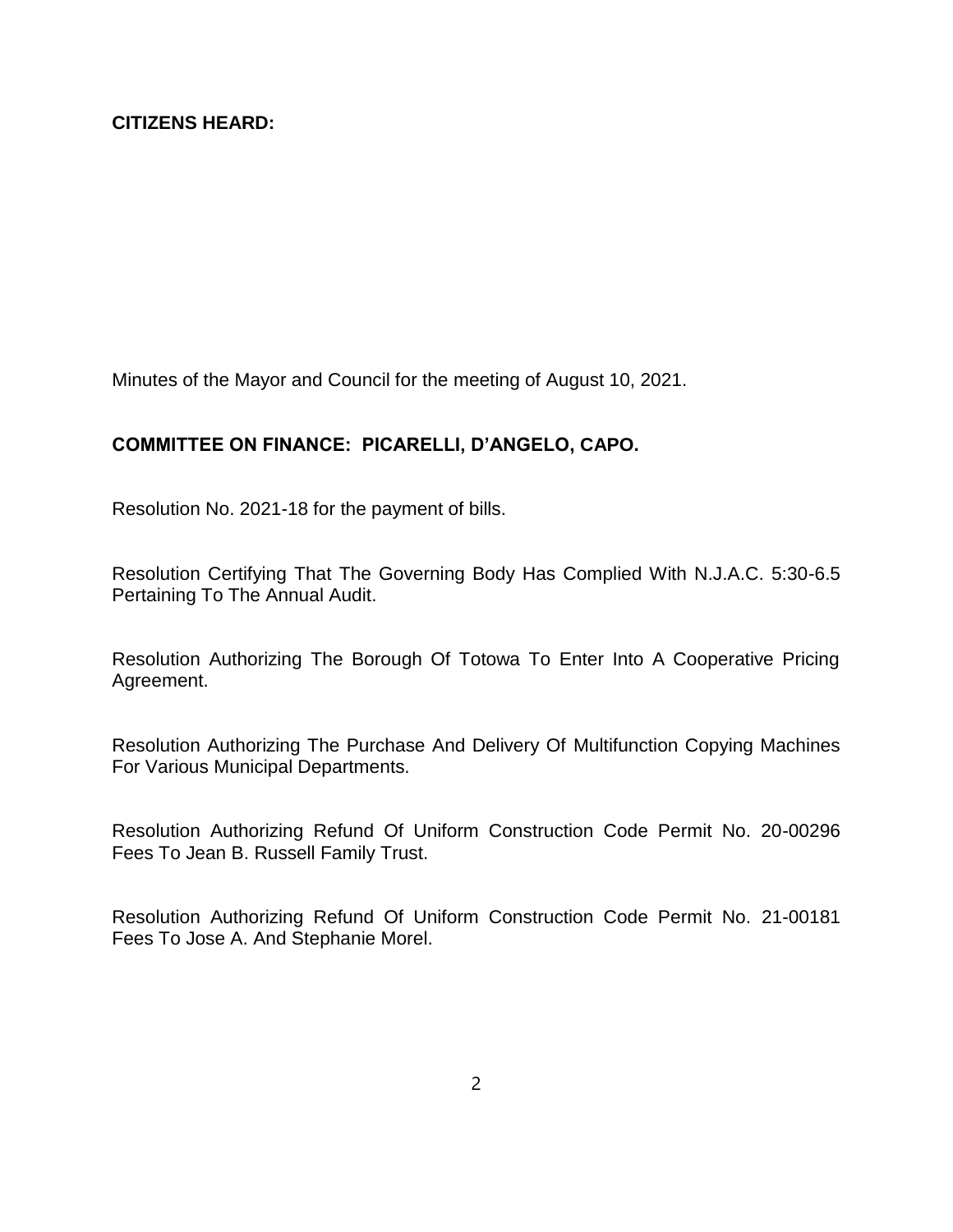## **COMMITTEE ON PUBLIC SAFETY: D'ANGELO, CAPO, BUCHER.**

Resolution Approving Agreement Between The Borough Of Totowa And PBA Local No. 80 Of The Borough Of Totowa Police Department January 1, 2021 Through December 31, 2024.

Grade increase for Patrol Officer James Jurewicz from Grade 6 to Grade 5.

Recommendation of the Committee to appoint a Police Dispatcher.

Appointment by the Mayor.

Confirm the appointment.

Payment of the annual contribution for 2021 to the Borough Of Totowa First Aid Squad, Inc.

### **COMMITTEE ON PUBLIC WORKS: BUCHER, PALAZZO, PICARELLI.**

Resolution Authorizing The Purchase And Delivery Of One Ford F-550 Rack Body 4X4 Truck With Plow And Salt Spreader For The Department Of Public Works.

### **COMMITTEE ON ENG. & PUB. PROPERTY: CAPO, ANDRIANI, D'ANGELO.**

Letter from Library Director Anne Krautheim requesting permission to use the Community Center as a temporary library during their renovation project.

Letter from the Friends of the Totowa Public Library requesting permission to use the Municipal Parking Lot on Tuesday, October 19, 2021 for a bus trip to Wind Creek Casino in Bethlehem, PA.